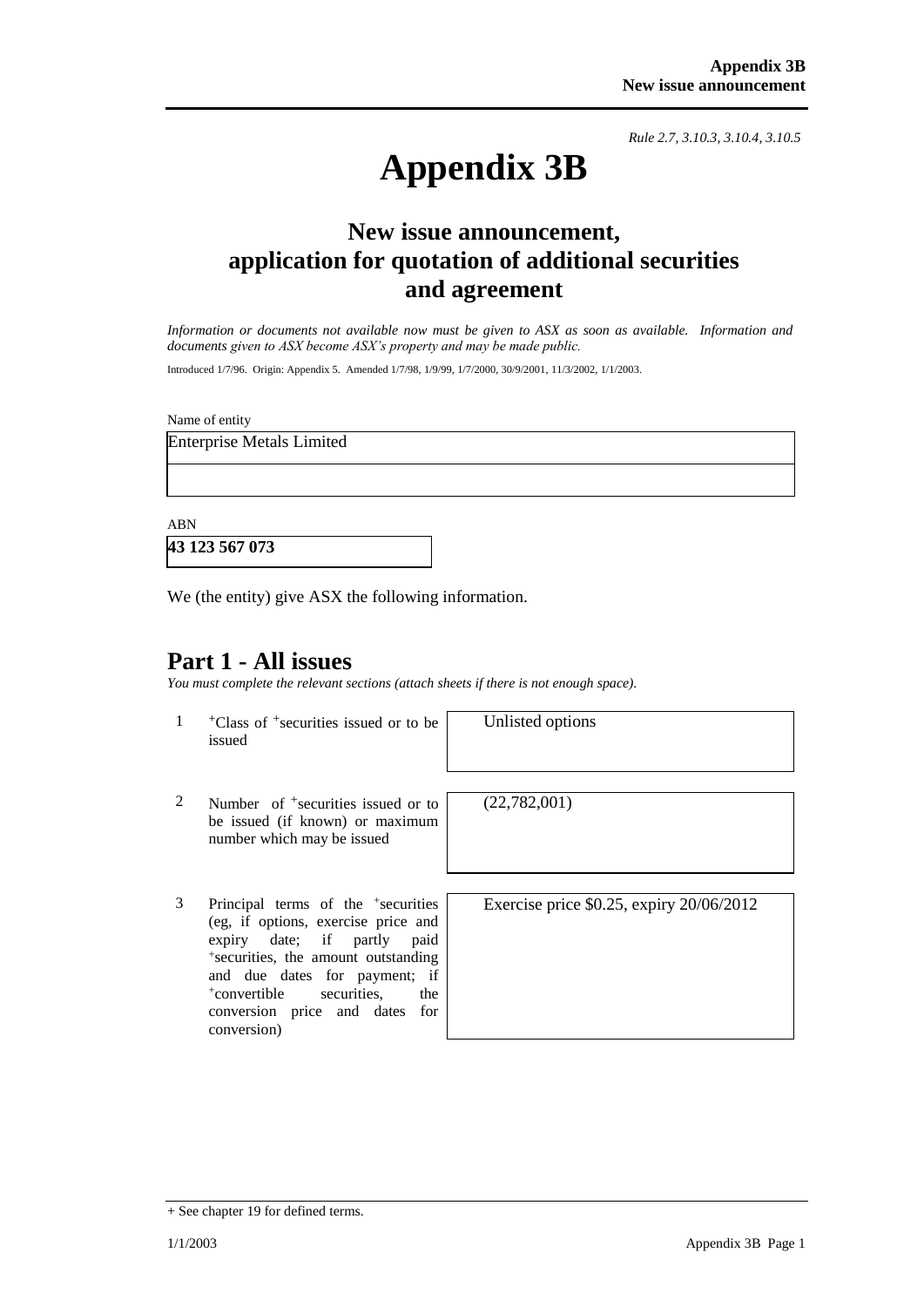| 4 | Do the <sup>+</sup> securities rank equally in all<br>respects from the date of allotment<br>with an existing <sup>+</sup> class of quoted<br>+securities?<br>If the additional securities do not<br>rank equally, please state:<br>the date from which they do<br>extent<br>to<br>which<br>the<br>they<br>participate for the next dividend,<br>case<br>of<br>a<br>(in<br>the<br>trust.<br>distribution) or interest payment<br>the extent to which they do not<br>rank equally, other than<br>in<br>relation to the next dividend,<br>distribution or interest payment | N <sub>0</sub>     |                                      |
|---|--------------------------------------------------------------------------------------------------------------------------------------------------------------------------------------------------------------------------------------------------------------------------------------------------------------------------------------------------------------------------------------------------------------------------------------------------------------------------------------------------------------------------------------------------------------------------|--------------------|--------------------------------------|
|   |                                                                                                                                                                                                                                                                                                                                                                                                                                                                                                                                                                          |                    |                                      |
| 5 | Issue price or consideration                                                                                                                                                                                                                                                                                                                                                                                                                                                                                                                                             | N/A                |                                      |
|   |                                                                                                                                                                                                                                                                                                                                                                                                                                                                                                                                                                          |                    |                                      |
|   |                                                                                                                                                                                                                                                                                                                                                                                                                                                                                                                                                                          |                    |                                      |
| 6 | Purpose of the issue<br>(If issued as consideration for the<br>acquisition of assets, clearly identify<br>those assets)                                                                                                                                                                                                                                                                                                                                                                                                                                                  | Expiry of options. |                                      |
|   |                                                                                                                                                                                                                                                                                                                                                                                                                                                                                                                                                                          |                    |                                      |
| 7 | Dates of entering <sup>+</sup> securities into<br>uncertificated holdings or despatch<br>of certificates                                                                                                                                                                                                                                                                                                                                                                                                                                                                 | N/A                |                                      |
|   |                                                                                                                                                                                                                                                                                                                                                                                                                                                                                                                                                                          |                    |                                      |
|   |                                                                                                                                                                                                                                                                                                                                                                                                                                                                                                                                                                          | Number             | +Class                               |
| 8 | Number<br>and<br><sup>+</sup> class<br>of<br>all<br><b>ASX</b><br>*securities<br>quoted<br>on<br>(including the securities in clause<br>2 if applicable)                                                                                                                                                                                                                                                                                                                                                                                                                 | 213,220,776        | Fully Paid Ordinary<br><b>Shares</b> |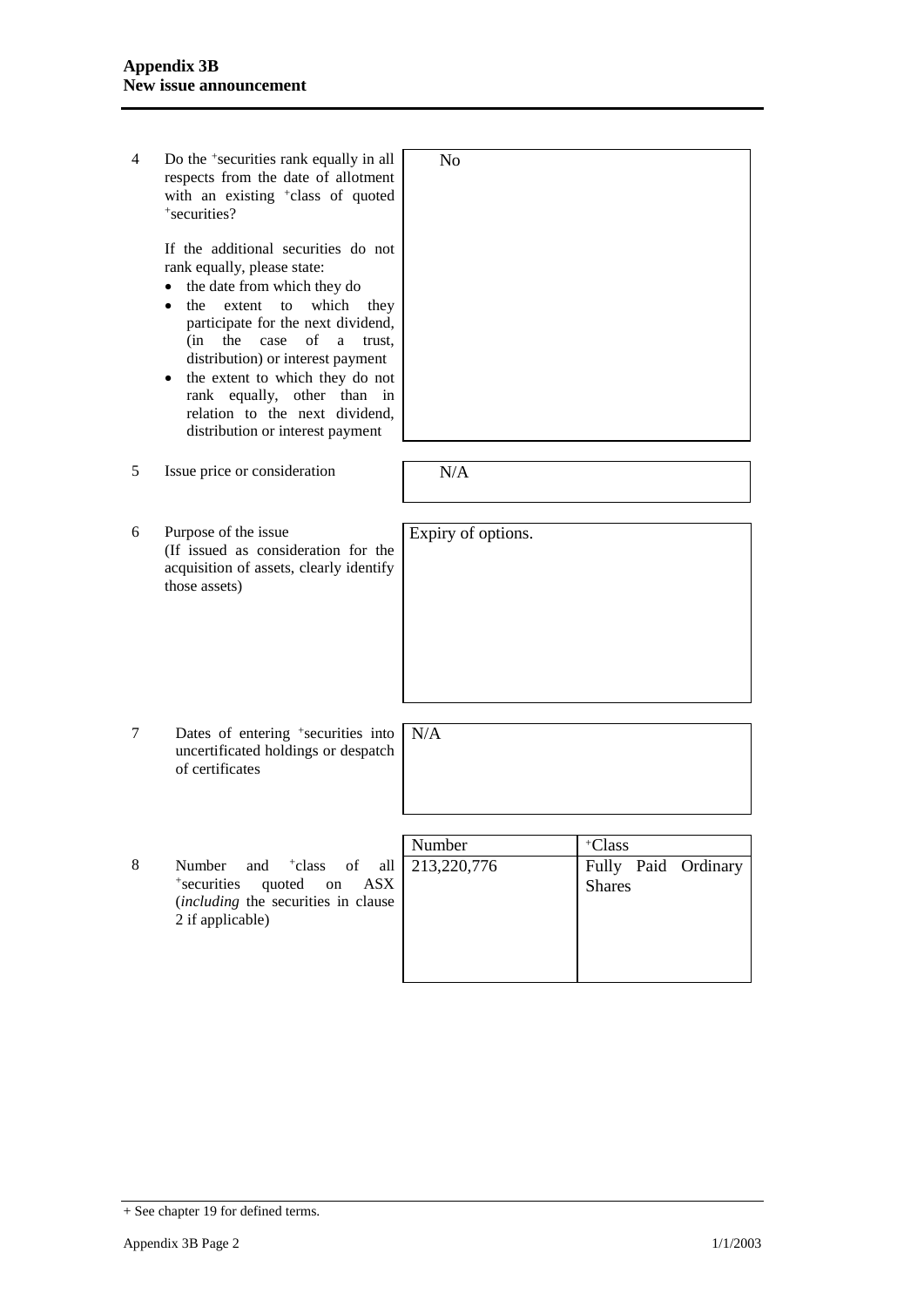|                                                                                                                                       | Number     | +Class                                                                                                                               |
|---------------------------------------------------------------------------------------------------------------------------------------|------------|--------------------------------------------------------------------------------------------------------------------------------------|
| 9<br>+class<br>of<br>Number<br>and<br>all<br>*securities not quoted on ASX<br>(including the securities in clause<br>2 if applicable) | 3,000,000  | 25 cent Options to<br>acquire one $(1)$ share<br>the<br>in<br>Company<br>exercisable<br>on<br>or<br>before 22/11/2012                |
|                                                                                                                                       | 2,500,000  | 50 cent Options to<br>acquire one $(1)$ share<br>the<br>in<br>Company<br>exercisable<br>on<br><b>or</b><br>before 30/06/2013         |
|                                                                                                                                       | 3,225,806  | 25 cent Options to<br>acquire one (1) share<br>the<br>in<br>Company<br>exercisable<br>$\alpha$<br><sub>or</sub><br>before 01/06/2013 |
|                                                                                                                                       | 20,000,000 | 25 cent Options to<br>acquire one (1) share<br>the<br>Company<br>in<br>exercisable<br>on<br>$\alpha$<br>before 12/07/2013            |
|                                                                                                                                       | 35,000,000 | 25 cent Options to<br>acquire one (1) share<br>the<br>Company<br>in<br>exercisable<br>on<br><b>or</b><br>before 12/07/2014           |

10 Dividend policy (in the case of a trust, distribution policy) on the increased capital (interests)

N/A

# **Part 2 - Deleted – NOT APPLICABLE**

## **Part 3 - Quotation of securities**

*You need only complete this section if you are applying for quotation of securities*

- 34 Type of securities (*tick one*)
- (a)  $\mathbf{X}$ Securities described in Part 1
- (b) All other securities

Example: restricted securities at the end of the escrowed period, partly paid securities that become fully paid, employee incentive share securities when restriction ends, securities issued on expiry or conversion of convertible securities

#### **Entities that have ticked box 34(a)**

<sup>+</sup> See chapter 19 for defined terms.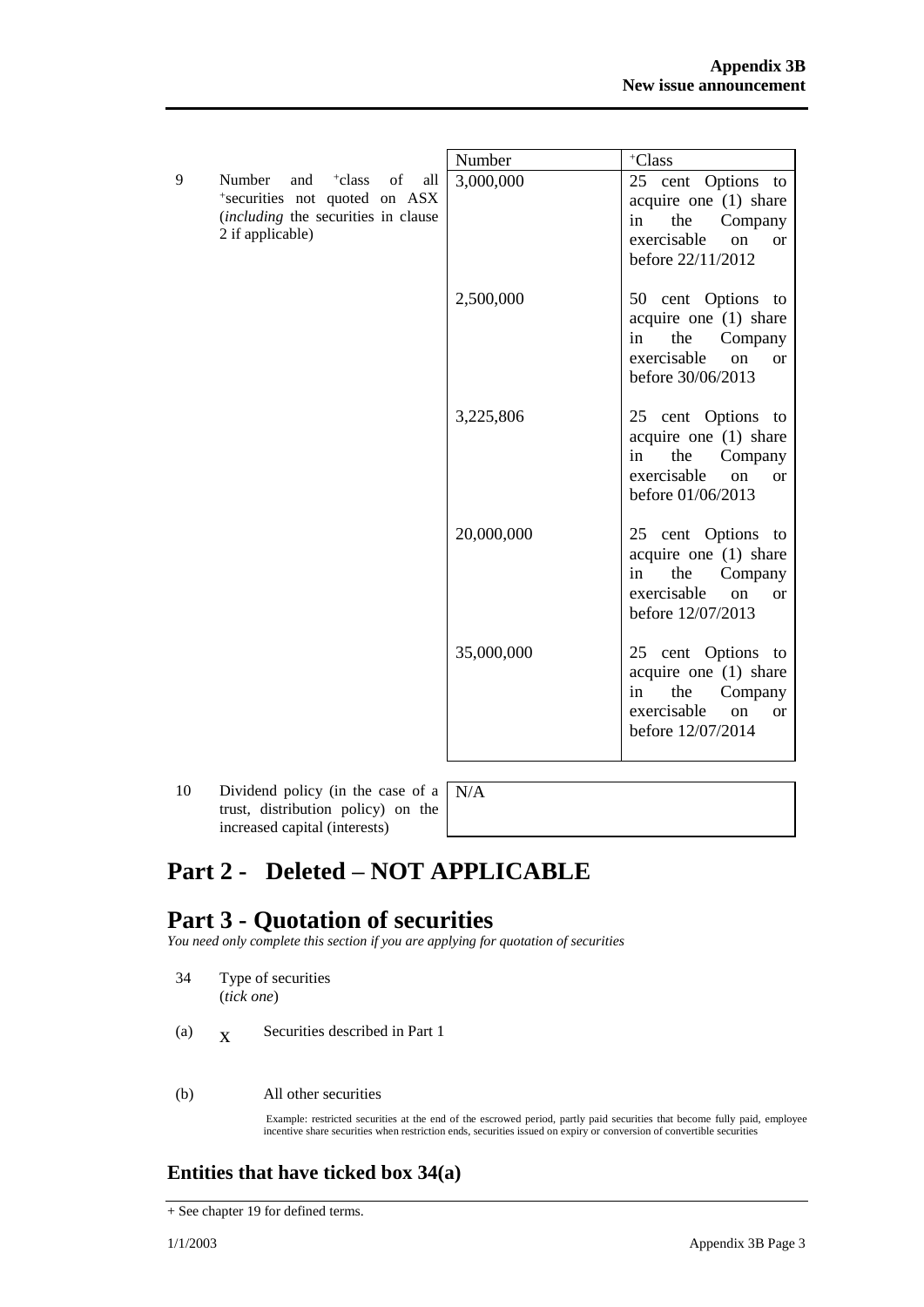#### **Additional securities forming a new class of securities**

*Tick to indicate you are providing the information or documents*

35 If the <sup>+</sup> securities are <sup>+</sup>equity securities, the names of the 20 largest holders of the additional <sup>+</sup>securities, and the number and percentage of additional <sup>+</sup>securities held by those holders 36 If the <sup>+</sup> securities are <sup>+</sup>equity securities, a distribution schedule of the additional + securities setting out the number of holders in the categories 1 - 1,000 1,001 - 5,000 5,001 - 10,000 10,001 - 100,000 100,001 and over 37 A copy of any trust deed for the additional +securities

#### **Quotation agreement**

- 1 <sup>+</sup>Quotation of our additional +securities is in ASX's absolute discretion. ASX may quote the +securities on any conditions it decides.
- 2 We warrant the following to ASX.
	- The issue of the +securities to be quoted complies with the law and is not for an illegal purpose.
	- There is no reason why those +securities should not be granted +quotation.
	- An offer of the <sup>+</sup>securities for sale within 12 months after their issue will not require disclosure under section 707(3) or section 1012C(6) of the Corporations Act.

Note: An entity may need to obtain appropriate warranties from subscribers for the securities in order to be able to give this warranty

- Section 724 or section 1016E of the Corporations Act does not apply to any applications received by us in relation to any +securities to be quoted and that no-one has any right to return any +securities to be quoted under sections 737, 738 or 1016F of the Corporations Act at the time that we request that the +securities be quoted.
- We warrant that if confirmation is required under section 1017F of the Corporations Act in relation to the +securities to be quoted, it has been provided at the time that we request that the +securities be quoted.
- If we are a trust, we warrant that no person has the right to return the <sup>+</sup>securities to be quoted under section 1019B of the Corporations Act at the time that we request that the <sup>+</sup>securities be quoted.

<sup>+</sup> See chapter 19 for defined terms.